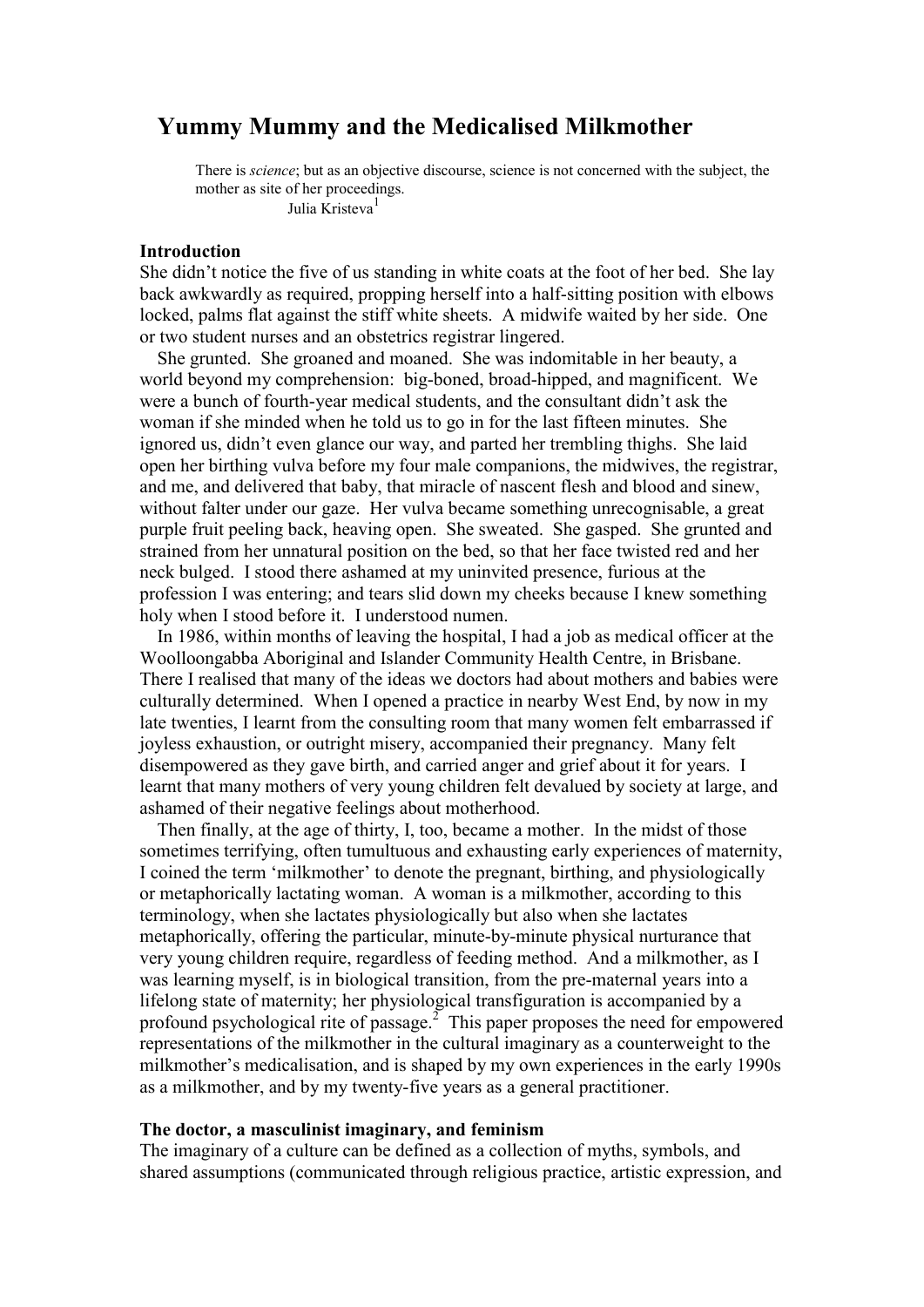the popular media) by which members of that culture make sense of their world, and by which they hope to achieve their full humanity. The Judeo-Christian imaginary, with its separation of matter and spirit, taught us to view the body and, in particular, the maternal body, as unclean and dangerously uncontrolled, and the post-industrial imaginary of the west remains masculinist. The milkmother's body, with her fluid boundaries or, to adopt Elizabeth Grosz's term, her 'volatility', continues to be represented as abject.<sup>3</sup> Julia Kristeva argues that we frame something as abject due to the breakdown in systems of meaning that occurs for us when the integrity of bodily boundaries is threatened.<sup>4</sup> It is not surprising that, in this context, my milkmother patients often imagine their body throughout pregnancy, childbirth and the early years of childraising to be untrustworthy, unpleasant, and 'not enough'. They believe their bodies are unfit to meet the frightening physiological or psychological demands of this time of life. A fundamental and unconscious belief that the maternal body is untrustworthy and 'not enough' shapes medical practice and research.

Belief in the abjection of the maternal body became pervasive as the role of birth attendant began shifting during the Industrial Revolution out of the hands of local midwives, to the new breed of male 'doctor', who laid the parturient woman on her back, anaesthetised her with ether, and extracted the infant with metal blades. By the end of the nineteenth century the nascent medical institution had appropriated the role of birth assistant and advisor in infant care. We promoted hospitalisation for birth, although in the first decades of the twentieth century this hospitalisation was associated with worsened maternal mortality rates. $5$  We promoted breastmilk substitution, despite studies even then that showed formula contributed directly to the rising infant mortality rate.<sup>6</sup> Those doctors who did support breastfeeding exhorted their patients not to overfeed the baby, advising a routine of three or four hourly feeds, although this advice alone caused, and still causes, lactation failure.<sup>7</sup>

By the turn of the twentieth century, Australian public health officials were blaming the 10% infant mortality rate on maternal ignorance. 8 Mother blaming has been the shadow to the ideal of the 'self-abnegating, domestic, preternaturally attuned' mother that arose out of the Industrial Revolution, when motherhood became institutionalised.<sup>9</sup> In order to address the high infant mortality rate, child health centres were established throughout Australia, run by nurses trained to educate mothers in the principles of 'scientific motherhood'. This method drew on the work of paediatrician, Dr Truby King. It promoted routine, hygiene, and measurement, and emphasised a woman's need for training, supervision, and expert knowledge as she raised her children. Perhaps due to reduction in poverty rather than to improved maternal competence, infant mortality rates began to decline, but as the twentieth century progressed, it became increasingly necessary to follow the childrearing advice of medical professionals, in order to be seen as a 'good' mother. The range of possible practices employed by a 'good' mother narrowed, even though the advice varied or even contradicted itself over time.<sup>10</sup>

On the whole, liberal feminism throughout the 1970s and 1980s in Australia did not prioritise women's rights concerning birth and breastfeeding. These feminists were primarily concerned with the crucial issues of equality of the sexes (workplace reform, freely accessible childcare, and economic justice), and the right to safe, free, and legal abortion. The female reproductive body was considered in the context of devising scientific solutions for the problems it posed. The maternity reform movement, in response, critiqued the medicalisation of reproduction and the accompanying decline in women's confidence and autonomy in the childbirth setting and in relation to breastfeeding, arguing that the equality strategy minimised the needs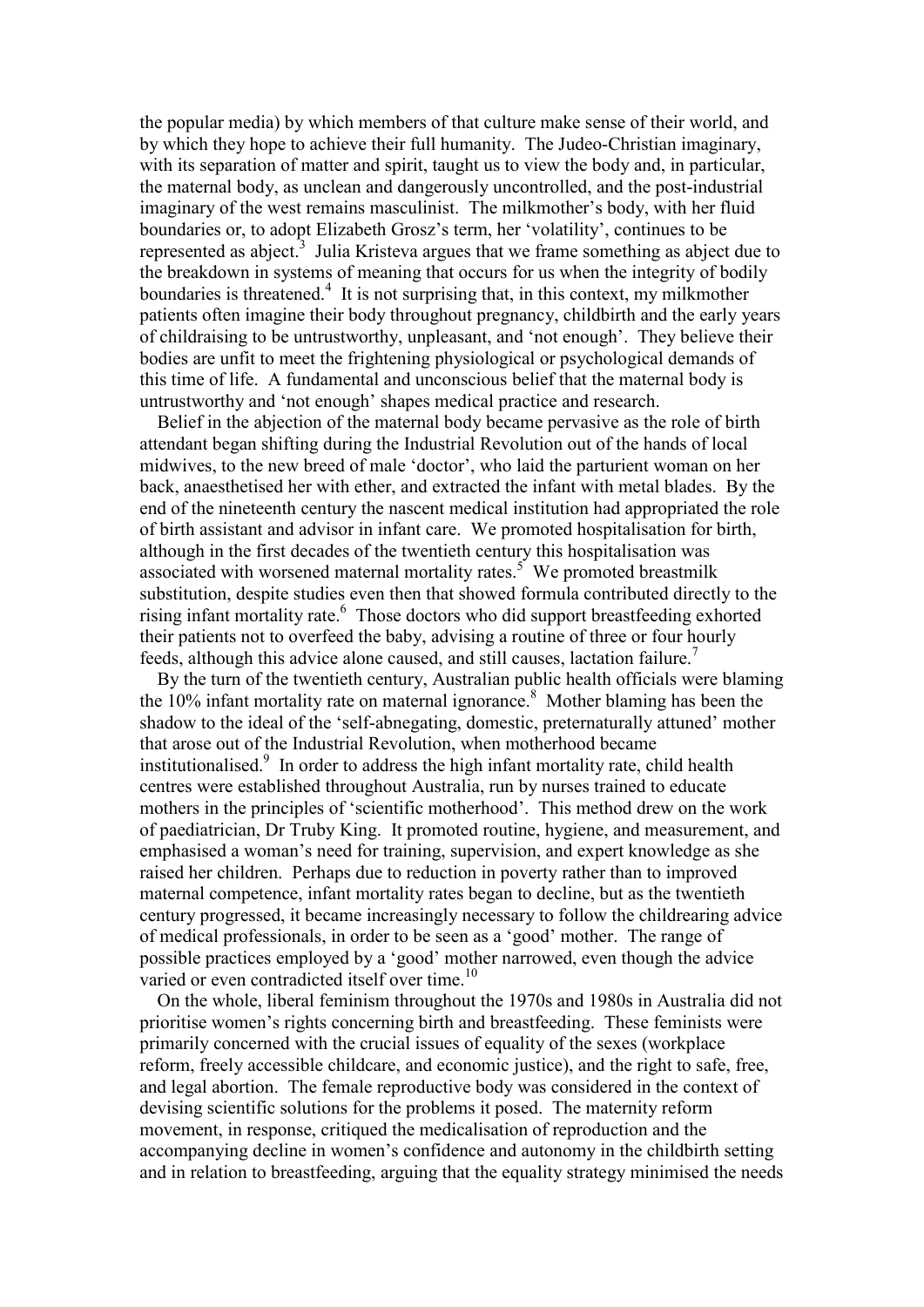of children and families.<sup>11</sup> Maternity reform activists tended to define breastfeeding and home birth as markers of 'good' mothering, implying that hospital birth and bottle-feeding were the choices of 'bad' mothers.<sup>12</sup> Liberal feminists viewed the maternity reform movement as a middle-class project, blind to the economic constraints shaping the lives of less advantaged mothers and their offspring.

This tension between liberal feminists and maternity activists pointed to both the significance of the problem of the female reproductive body, and the lack of a discourse by which to navigate. Tess Cosslett examines and complicates the oppositional discourses of medicalised and natural childbirth, in a study of representations of childbirth in twentieth century women's writing. She examines the growing number of women's personal accounts of birth in literature, celebrating the 'inscription of their hitherto marginalised subjectivities', at the same time showing that these subjectivities, including the natural childbirth movement, 'have been culturally constructed by prevailing discourses and cultural practices'.<sup>13</sup> She writes that 'it is only 'audience' point of view narratives that are able to give single and simple accounts of childbirth: experienced from the centre, that 'centre' becomes diffuse, multiple, fractured'.<sup>14</sup>

In Australia, the tension between liberal feminists and maternity activists proved fertile ground in Australia for the rise of corporeal theorists like Grosz, Vicki Kirby, and Alison Bartlett, with their nuanced and complex theorising influenced by poststructuralist feminism. Corporeal theorists argue that liberal feminism accepts the dominant Western view of the self that is located in the mind rather than in the mindbody continuum. Grosz, for example, proposes 'a refiguring of the body so that it moves from the periphery to the centre of analysis, so that it can now be understood as the very 'stuff' of subjectivity';<sup>15</sup> Kirby explores the 'literacy' of bodies; and Bartlett critiques the narratives that shape contemporary breastfeeding discourses.<sup>16</sup> These and other theorists offer radical new ways of reading and speaking the female reproductive body, opening up alternative frameworks for the relationship between motherhood and the political.

Against the background of such theorising, a stronger alliance between some aspects of the maternity reform movements and liberal feminism began to emerge in Australia from the 1980s onwards. Important changes have occurred in medical attitudes to the new mother over the ensuing decades. In hospitals today, women take a more active role in labour, newborns room in with mothers, formula is no longer routinely used in nurseries, and hospital stays after birth are short. Many mothers continue breastfeeding while they return to either part-time or full-time paid employment. The alliance between the maternity reform movement, liberal feminists, and breastfeeding activists have made important gains as they reclaim the milkmother's right to autonomy, respect and choice.

Yet despite these gains, we continue to represent the transfigurative maternal body in a medicalised language heavily reliant upon cultural stereotypes and machine metaphors.<sup>17</sup> Because the mother's body remains colonised, as Grosz argues, by the discourses of biology and medicine, $^{18}$  the guiding assumptions of the medical profession continue to have tangible effects on the bodies studied.<sup>19</sup>

#### **The Virgin Mary**

In diverse human cultures, rites of passage are associated with mythological context and ritual practice. But there is a relative absence of mythopoeic images of the empowered gestating, birthing, or lactating female body in the West. This absence of a feminine imaginary<sup>20</sup> contributes to the relatively widespread disempowerment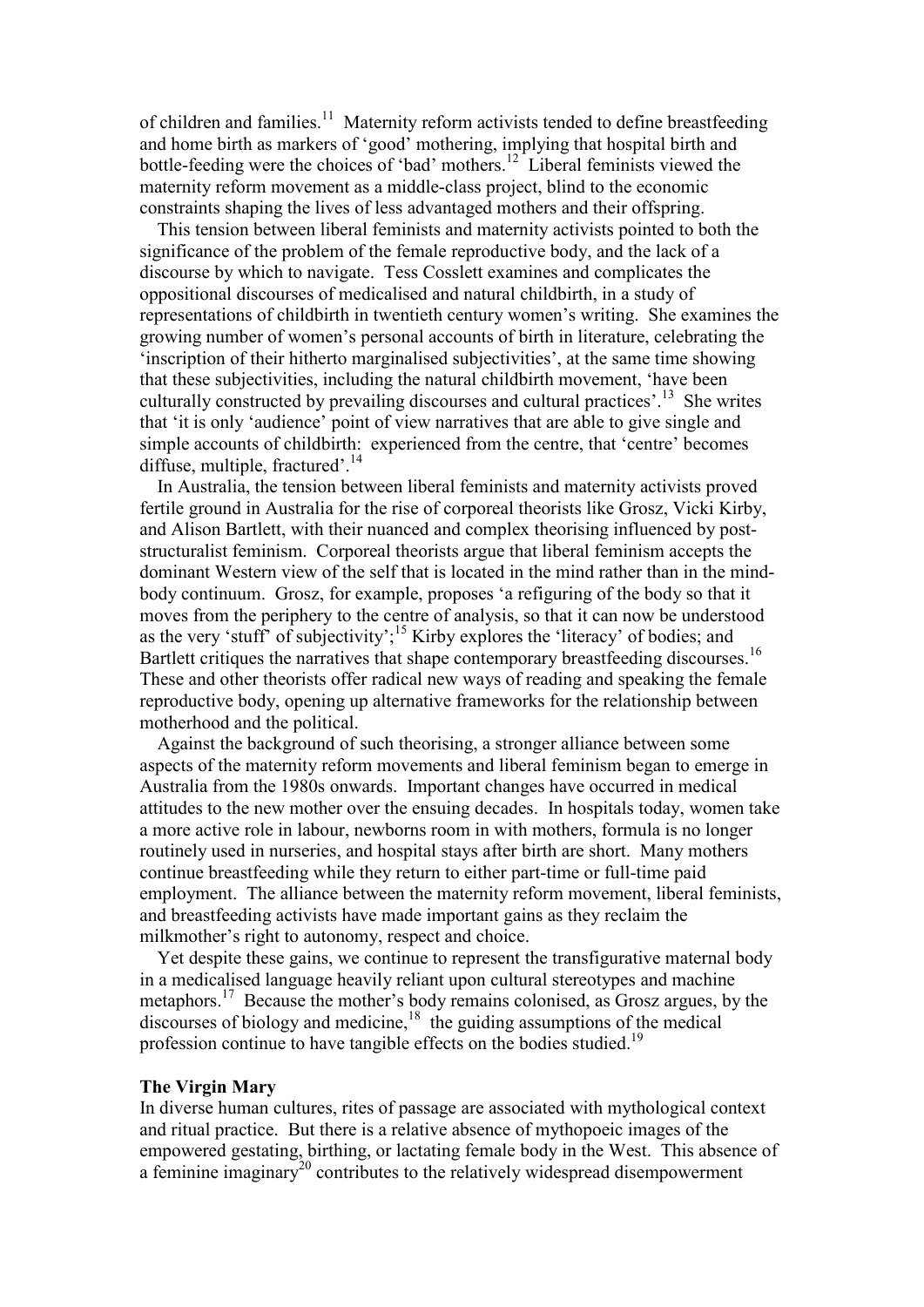experienced by milkmothers and affects the physiology of the maternal (and therefore the infant) body, as medical representations of the milkmother remain uncontested. In my consulting room, new mothers frequently repeat the words of author Fiona Place, as she writes of her experience of childbirth: 'I am completely overwhelmed. Overwhelmed by fear and bewilderment. No one ever warned me it would be like this'. $^{21}$ 

Our Western imaginary offers us the pregnant, birthing, and (physiologically or metaphorically) breastfeeding woman in just one main figure, the Virgin Mary, ideal of purity and devotion. She is the mother without a body. She has no sexual desire, no morning sickness, no screams in childbirth, no lochia. She has no engorgement, or difficulty attaching the baby to the breast, no sleep-deprivation, no resentment. She has an ethereal beauty, and is asexual, since she is – as in the 'Litany of Loreto' – 'Mother most pure, Mother most chaste, Mother inviolate, Mother undefiled'.<sup>22</sup> She is the product of a masculinist imaginary: acted upon, not an agency of movement or flux. I see images of her, young eyes downcast, head slightly inclined, and imagine her anxiety and depression. She is the Mater Dolorosa, Our Lady of Sorrows.

 Milkmothers need a feminine imaginary to guide them through the physical and emotional ordeal associated with any initiation. How does a woman learn the right way to conduct herself through her extraordinary rite of passage into motherhood, without a symbolic that guides her? How does she make meaning of her ordeal? How does she find courage, and confidence in her body? What happens to a woman's relationship with her own gestating, birthing, breastfeeding body when the disembodied Virgin Mary is the only image of the maternal divine offered to her, and her mother, and her mother's mothers back through her genealogy for centuries? According to Grace Jantzen, 'a masculinist imaginary . . . renders the becoming of the woman subject, if not wholly impossible, at least fraught with ambiguity and partiality'.<sup>23</sup> We lack a mythological blueprint for the extraordinary bodily transformation of pregnancy, birth, and breastfeeding. Why would we *not* be afraid?

# **The medicalised milkmother**

Doctors know that unexpected and dangerous things happen, with devastating outcomes, and that anticipation routinely saves lives and prevents injury. But we are unable to contain our anxiety. We extend our vigilance, our fear of catastrophe, into a pervasive belief that the gestating, birthing and lactating body is unruly, capricious, and dangerous. Our belief that the milkmother's body is abject, or 'not enough', promotes a woman's mistrust of her own bodily function. As she internalises this, she too becomes anxious and afraid. Unnecessary and intrusive practices that interfere with normal physiological processes, and the neurohormonal effects of fear and anxiety, trigger costly cascades of preventable technological or pharmaceutical intervention.<sup>24</sup> This is how my patients' 'not enough' narratives, based on physiological misconceptions, become self-fulfilling prophecies. The imagination is a biological event: the immune and neuroendocrine systems of the human body alter in response to the imagination and associated emotions, mediated by a host of hormones, neurotransmitters, and immune factors. 'Not enough' is the dominant narrative of my pregnant, birthing, and breastfeeding patients: I wasn't dilating, the baby was too big for my pelvis, I didn't have enough milk, nothing I do can settle him, if I spoil him he'll never stop. In the absence of a feminine imaginary, the masculinist imaginary purveyed by my own profession writes itself into the physiology of the pregnant, birthing, and metaphorically or literally breastfeeding woman.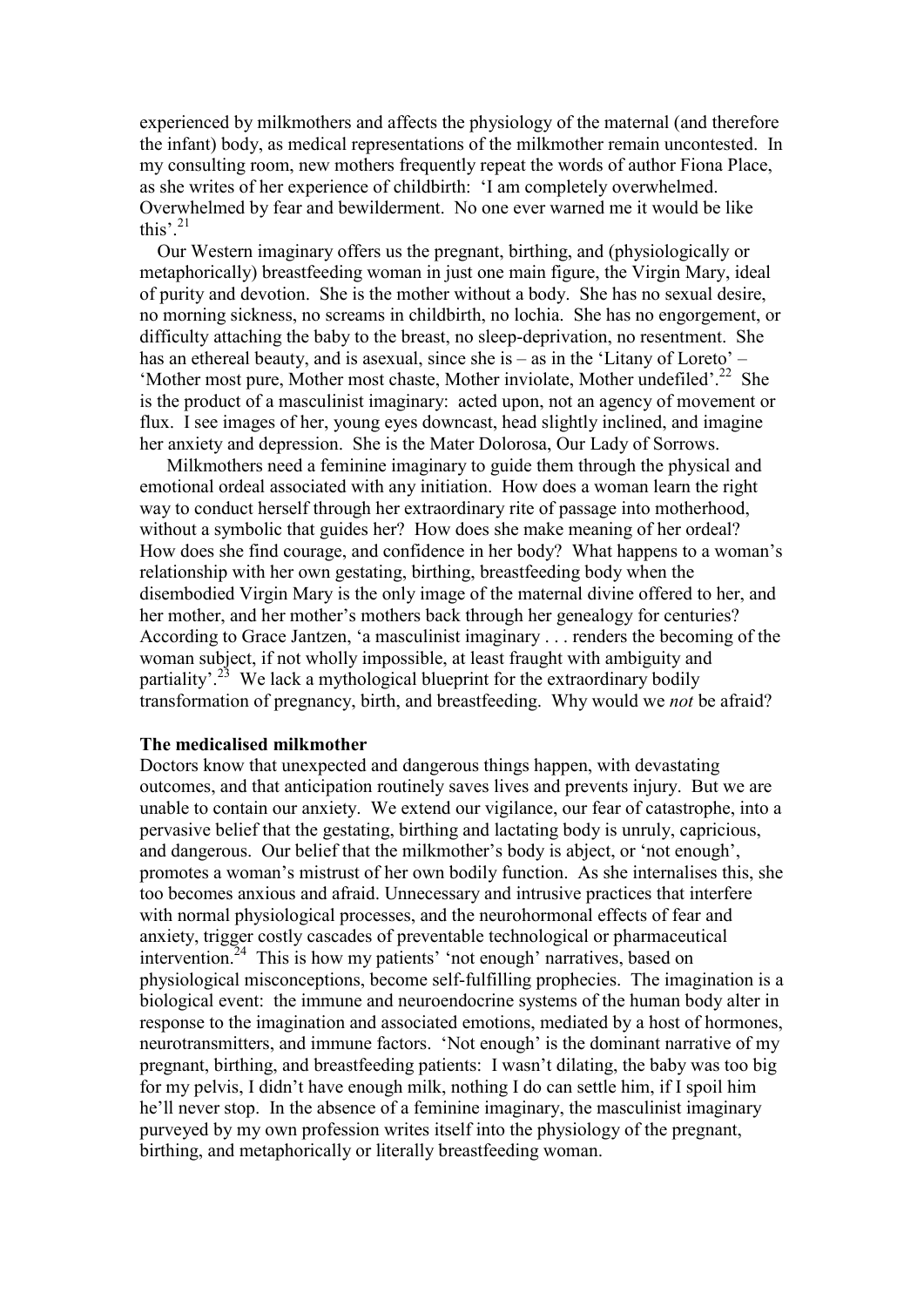At present, the general practitioner continues the role of the gateway into antenatal care in Australia. As Janemaree Maher observes,'the healthy body in pregnancy is, in our culture, primarily defined through medical knowledge'.<sup>25</sup> Most babies are born in hospital delivery suites, within a high-technology, medicalised model of maternity care, despite the recommendation of the World Health Organization that midwifery care is more appropriate for uncomplicated, normal birth.<sup>26</sup> Thirty-one percent of Australian births are by caesarean section.<sup>27</sup> In Western Australian, the rate of elective caesarean section more than doubled in that state's hospitals over a twenty year period to 2003. This rate rise is not explained by increased risk or need for intervention even though, for both mother and infant, there is an increased risk of complications associated with caesarean section compared to vaginal delivery. The study raises the possibility 'that maternal pressure may also be influencing obstetric practice in Western Australia particularly in the private sector'.<sup>28</sup> It is not surprising that so many women give birth under the knife: when we are frightened of our reproductive bodies, we generate 'flight or fight' hormones that interfere with the normal physiological processes of reproduction, or we are persuaded to request technological solutions, which put us at risk of a costly cascade of obstetrical interventions.<sup>29</sup> I share Maher's view, that 'embedding birth ever more deeply in paradigms of stress and trauma in conjunction with our growing sense that we can *and should* control our bodies is moving us further away from an ability to use the resourcefulness of our physiologies in birth'.<sup>30</sup>

Attempts to provide alternative, less medicalised options for women have been regularly undermined. For example, the Royal Brisbane and Women's Hospital Birth Centre, staffed by midwives, has endured constant political pressure, even though it turns away many more patients than it can accept.<sup>31</sup> The president of the Queensland branch of the Australian Medical Association even described this centre as 'the killing fields', a description he was later obliged to retract with a public apology.<sup>32</sup> Australian obstetricians remain afraid of adverse outcomes if there is a move towards normalising low-risk pregnancy and birth, despite convincing evidence to the contrary.<sup>33</sup> As this article goes to press, the opportunity to make a significant shift towards midwifery-led care, in the context of health system reform and Medicare rebates for midwives, has been, in the view of midwives, seriously constrained by the medical lobby.

As Bartlett writes, 'there is very little written on breastfeeding as an embodied experience, as a thoughtful intelligence, as a creative corporeal model'.<sup>34</sup> Instead, the medicalisation of breastfeeding triggered a global decline of lactation in the twentieth century, with negative health effects for both mother and infant. First, medicalisation inhibits women's ability and will to lactate, through practices that undermine establishment of supply, inadequate medical training about the management of breastfeeding problems, and a pervasive belief that breastmilk substitutes are 'good enough'.<sup>35</sup> Second, the medical version of breastfeeding advocacy artificially shortens the duration of breastfeeding, since infants are biologically encoded to expect two or more years of breastfeeding at the beginning of life.<sup>36</sup> Third, medicalisation of infant feeding coincides with a loss of cultural memory of diverse breastfeeding practices, such as prolonged breastfeeding, cross-nursing, using breastmilk as remedy or food, and the breastfeeding of the children by grandmothers and aunts, so that the range of practices that constitute normal breastfeeding behaviour has become extremely narrow.<sup>37</sup>

Cindy Stearns' study of American women's attitudes to breastfeeding in public found that most women 'proceeded with their breastfeeding as though it were deviant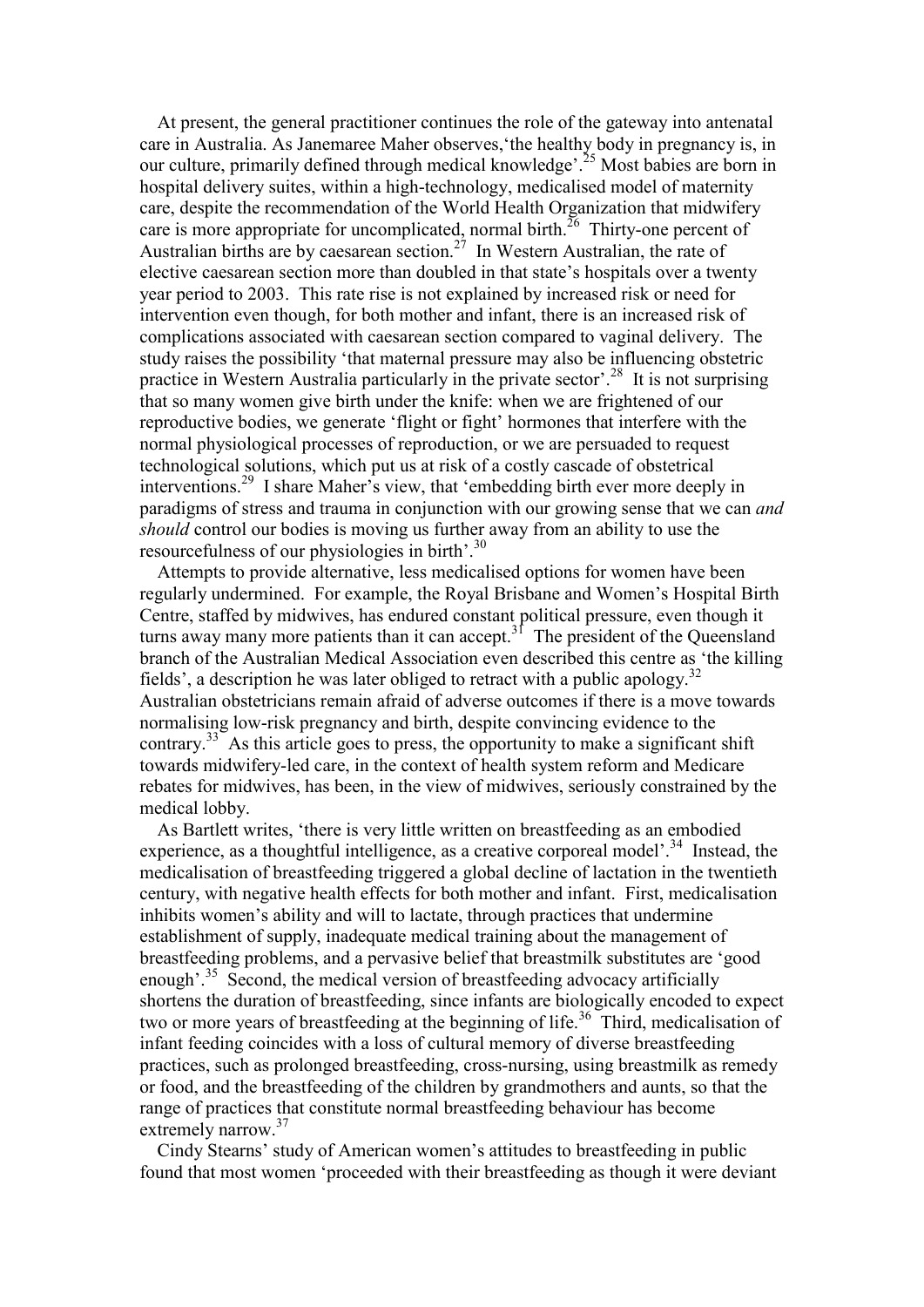behaviour, occurring within a potentially hostile environment'. The mothers 'uniformly emphasized the importance and/ or necessity of learning to breastfeed discreetly. Discretion for these women typically refers to not showing the breast *–*  and especially, the nipple – in public'.<sup>38</sup> Stearns argues that as long as breastfeeding, like other milkmother work, is not publicly acknowledged but remains hidden from other women and the broader society, it will be devalued.<sup>39</sup> I extend her argument: as long as breastfeeding remains hidden, women will also struggle to learn the skills of breastfeeding, due to an absence of role models. Learning about breastfeeding by observation is important, but both the oral history and role-modelling components of the intergenerational transmission of breastfeeding knowledge in the West have been disrupted.<sup>40</sup> As long as breastfeeding is not highly visible, it remains easy for policy makers to underfund breastfeeding educational and professional support.

Alison Bartlett, Anne Manne, Fiona Giles, Julie Stephens, and Jennifer Sinclair are among the Australian theorists who argue that the breastfeeding mother is radically subversive because she challenges us to abandon the oppositional discourses of independence and dependence, and instead conceptualise our humanity in terms of relationality and interdependence.<sup>41</sup> These theorists maintain that a breastfeeding mother contests the unhealthy values of capitalist societies,  $42$  by living out a subjectivity that privileges 'the relational over the independent and autonomous, the polymorphous, embodied subject over the Cartesian, Western, phallic self<sup>', 43</sup> They maintain that the slow, chaotic, repetitious temporality of breastfeeding and early maternity contests the linear, scramble-to-the-future quality of modern, new capitalist time. Sinclair suggests that maternity (and, therefore, breastfeeding) draws 'satisfaction from "being", rather than "becoming".<sup>44</sup> This 'unproductive' maternal time, marked only by bodily rhythms and the chaos and disorder of children, and where the hours melt into one another, is 'so transformative that it does threaten a society based on the individualised pursuit of happiness, wealth and success'.<sup>45</sup>

But only fourteen percent of babies are fully breastfed until six months, as is recommended in the Australian dietary guidelines; only forty-eight percent of women offer any breastmilk at all to their babies by six months of  $age^{46}$ . The negative effects on infant and maternal health of formula feeding are widely underestimated.<sup>47</sup> Although we know that ninety-nine percent of women have enough milk; that almost all women are biologically able to feed twins; and that oversupply is the dominant breastfeeding problem identified by lactation consultants in Australia, the most common reason given by mothers to explain discontinuation of breastfeeding remains 'not enough milk', and this belief is quickly adopted by immigrants from other cultures who settle in Australia.<sup>48</sup> The government has recently released the National Breastfeeding Strategy 2010-2015, which aims to protect, promote, support and monitor breastfeeding, and breastfeeding advocates keenly await its implementation.

Joan Raphael-Leff writes that 'although it takes many forms, postnatal distress is a function of interpersonal, physical, economic or socio-cultural factors'.<sup>49</sup> But postpartum mood changes, too, have become the province of doctors. Despite a growing body of evidence concerning the complex interactions of environment, psychosocial factors and neurotransmitters, the busy GP continues to default to the biomedical model of 'chemical imbalance' as an explanation for perinatal anxiety and depression. Stephanie Brown and her colleagues argue that 'the 'invisibility' of the stresses involved in the work of mothering goes a long way towards explaining why past researchers have focused on looking for a hormonal cause for postnatal depression'.<sup>50</sup> New research demonstrating the brain's remarkable neuroplasticity has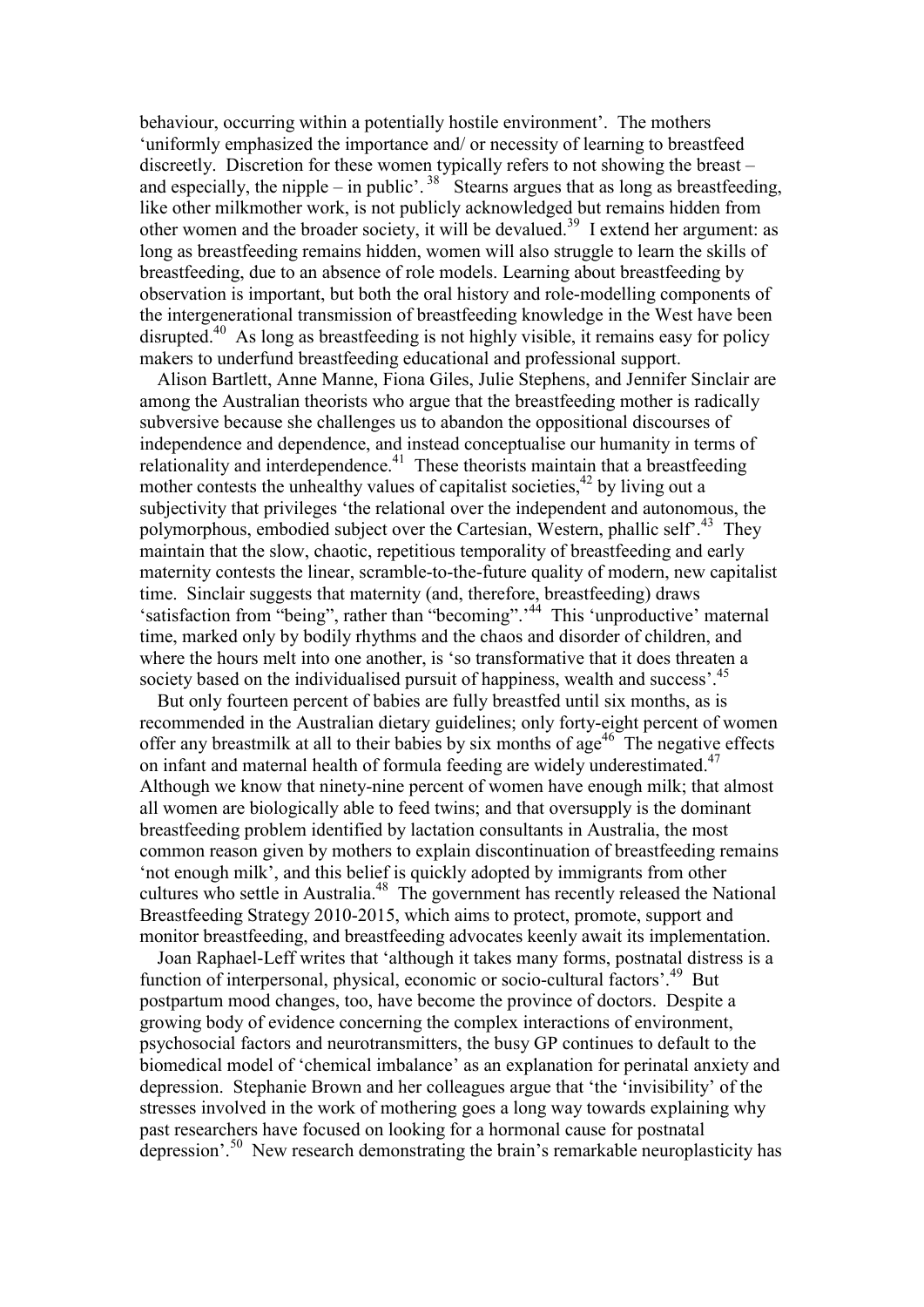not yet undone the ordinary doctor's insistence that depression is caused by inadequate levels of serotonin, best remedied by a pharmaceutical boost.

Up to fifteen percent of mothers suffer clinically diagnosed perinatal depression.<sup>51</sup> Up to seventy percent of new mothers experience anxiety and unwanted, intrusive, negative thoughts about their infant.<sup>52</sup> Perinatal anxiety and depression - that is, the distress of the milkmother - is a complex phenomenon embedded in dynamic and interacting psychosocial and physiological realities. Despite this, a reductionist, biomedical model of depression still dominates in clinical practice: selective serotonin reuptake inhibitors, prescribed and monitored by doctors, remain the mainstay of treatment. Many are hoping that the current roll-out of a National Perinatal Depression Initiative in Australia will both raise awareness of the problem in the community and in the profession, and offer a more complicated and contextualised approach to a milkmother's distress, and we await the outcomes.

Responsible twenty-first century mothers are expected to take all problems concerning infant care to the medical profession, and unsettled behaviours are among the most common complaints in the first months of life. One in five parents report that their baby cries excessively, with the associated risks of premature breastfeeding cessation, child abuse, postnatal depression, and long-term psychological disturbance. But in the absence of easily accessible, multi-disciplinary, community services, clinicians are commonly tempted to apply a simplistic, reductionist approach to the crying baby.<sup>53</sup>

Through the 1990s as my own children grew older, my frequent encounters with distressed mothers and babies in general practice, and the large numbers of these babies being diagnosed with 'reflux', led me to research excessive crying in infancy from the perspectives of medical science, ethnopaediatrics, and evolutionary biology. I examined the effect of sociocultural factors upon infant physiology, and the deeply imbedded and unconscious assumptions which informed the medical research into crying babies. Gastro-oesophageal reflux disease, for example, has been widely inappropriately diagnosed in crying babies under three months of age, resulting in failure to explore other breastfeeding or organic disturbances; failure to deal with psychosocial determinants and consequences of infant distress; and in the potentially serious side-effects of unnecessary pharmaceutical interventions.<sup>54</sup> Yet as this diagnosis has waned, other single-focus interventions have come to the fore, posing comparable problems, and the complex factors that feed into infant distress, which arise out of the sociocultural context in which mothers and babies find themselves, are overlooked.<sup>55</sup>

In summary, a relative absence of empowered representations of the milkmother in the cultural imaginary has allowed the medical profession to shape her dominant representations. Excellent perinatal healthcare is one of the privileges of a wealthy country such as ours, and a right yet to be attained in less developed countries, where inadequate medical care in the reproductive years has devastating consequences. Yet the medicalisation of pregnancy, birth and the early years of childraising in the West can also have, at times, negative effects upon the well-being of mothers and babies in pregnancy, birth, and the early years of childraising. I propose we need to create a feminine imaginary to counterbalance these effects, and argue that the recent image of the Yummy Mummy is a brave step in this direction, though the Yummy Mummy remains, nevertheless, a fundamentally masculinist image.

# **Yummy Mummy: a brave step toward a feminine imaginary**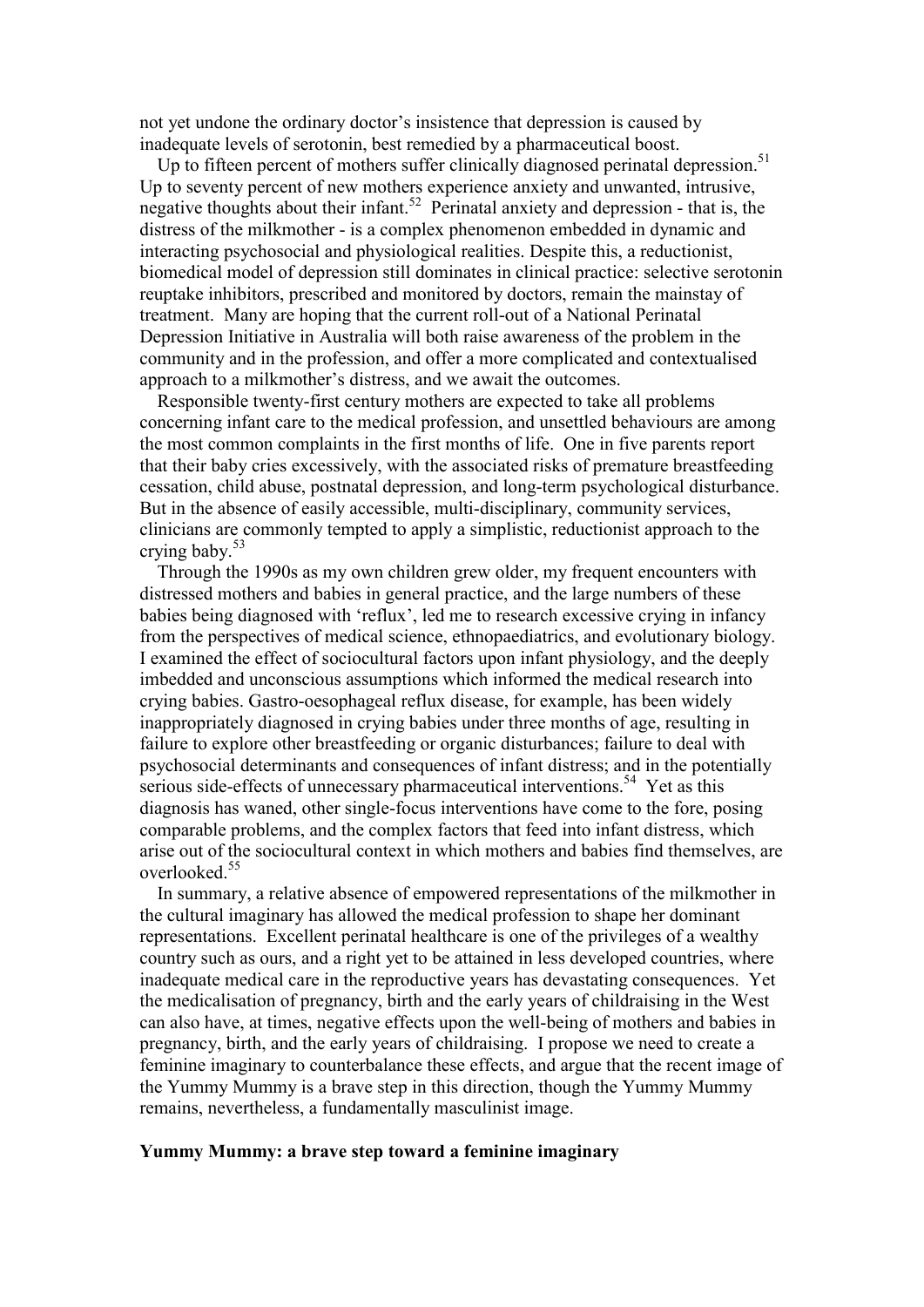I first noticed a Yummy Mummy in 2006, beaming at me from a postcard on a shop counter, advertising a health retreat. 'Are you a Yummy Mummy?' the card asked. Another business card handed to me recently featured a svelte blonde in a bikini, and advertised the 'Yummy Mummy Tan and Beauty Bar', for 'your next indulgence'. Like the many references to Yummy Mummy that I have found, these saucy young mothers are used to advertise a commodity that helps them 'look and feel fabulous'.<sup>56</sup>

There are positive aspects of this new phenomenon of the Yummy Mummy. Most importantly, and for the first time in the West, the Yummy Mummy is an image that distinguishes the milkmother – the mother who is pregnant, birthing or caring for very young children – from the mother of older children and adults, celebrating the physical transfigurement of the mother as a unique category of female experience. Second, the Yummy Mummy is aware of and able to speak about her body and her sexuality. The adjective 'yummy' is a play on both the infant's longing to eat from the mother, and the daring portrayal of the milkmother as sexually attractive and desirable. 'Yummy' promises pleasures of flesh, moistness, edibility. A 'yummy' Mummy is not an ordinary, boring, invisible type of mother; nor is she asexual, like the Virgin Mary. She is informal and intimate, a 'mummy' not a 'mother': the two words 'yummy' and 'mummy' rhyme in a pleasing, bouncy way, telling us that the Yummy Mummy is casual, energetic, and cute. Third, the Yummy Mummy vigorously deconstructs sentimentalised myths of the mother. While the Virgin Mary maintains a long-suffering silence about the experiences of pregnancy, birth and young children, and is idealised for her uncomplaining purity and self-sacrifice, the Yummy Mummy complains about the milk years loudly, and without embarrassment. Fourth, the Yummy Mummy aims to help young mothers regain their identity and confidence in a world that values appearance highly. This intention to help has, of course, been contrived by retailers.<sup> $57$ </sup> But it is impossible to ignore the role that perception of appearance – that of others, and her own – plays in the emotional life of many young Western mothers, and I have come to think there are benefits to be gained from any positive re-framing of her possibilities during this life-stage. The Yummy Mummy, a brand-new, secular figure in popular culture, is confined to a well-off demographic in the West, and may prove transient. She does, however, offer a representation of the milkmother that is more embodied, complex, and relevant to the postmodern mother than the Virgin Mary archetype.

Yet even though the Yummy Mummy offers milkmothers in wealthy industrialised societies a more comprehensive representation of their transfigurative journey than has been available previously, she remains part of the masculinist imaginary, so that her capacity to represent a milkmother's full potential is limited. The Yummy Mummy's role as a representation of the milkmother is as ambivalent as her relationship with her reproductive body.

She arises out of a new capitalist culture that equates empowerment with the capacity to 'manage' changes in the reproductive body and, as she appears in popular culture, is in her twenties or early thirties, conventionally attractive, white-skinned with regular white teeth. The 'management' of her physical transfiguration occurs, in part, through the purchase of stylish garments, accessories, health products, and cosmetics. From the 1990s, 'marketers began seeing pregnant women as offering commercial possibilities', and with this commodification of pregnancy, the term 'pregnancy chic' entered the English language.<sup>58</sup> Now, instead of finding maternity wear to disguise the pregnant form, women in my waiting room celebrate their 'baby bumps' with tight-fitting t-shirts and pants or skirts, or expose their swollen belly in a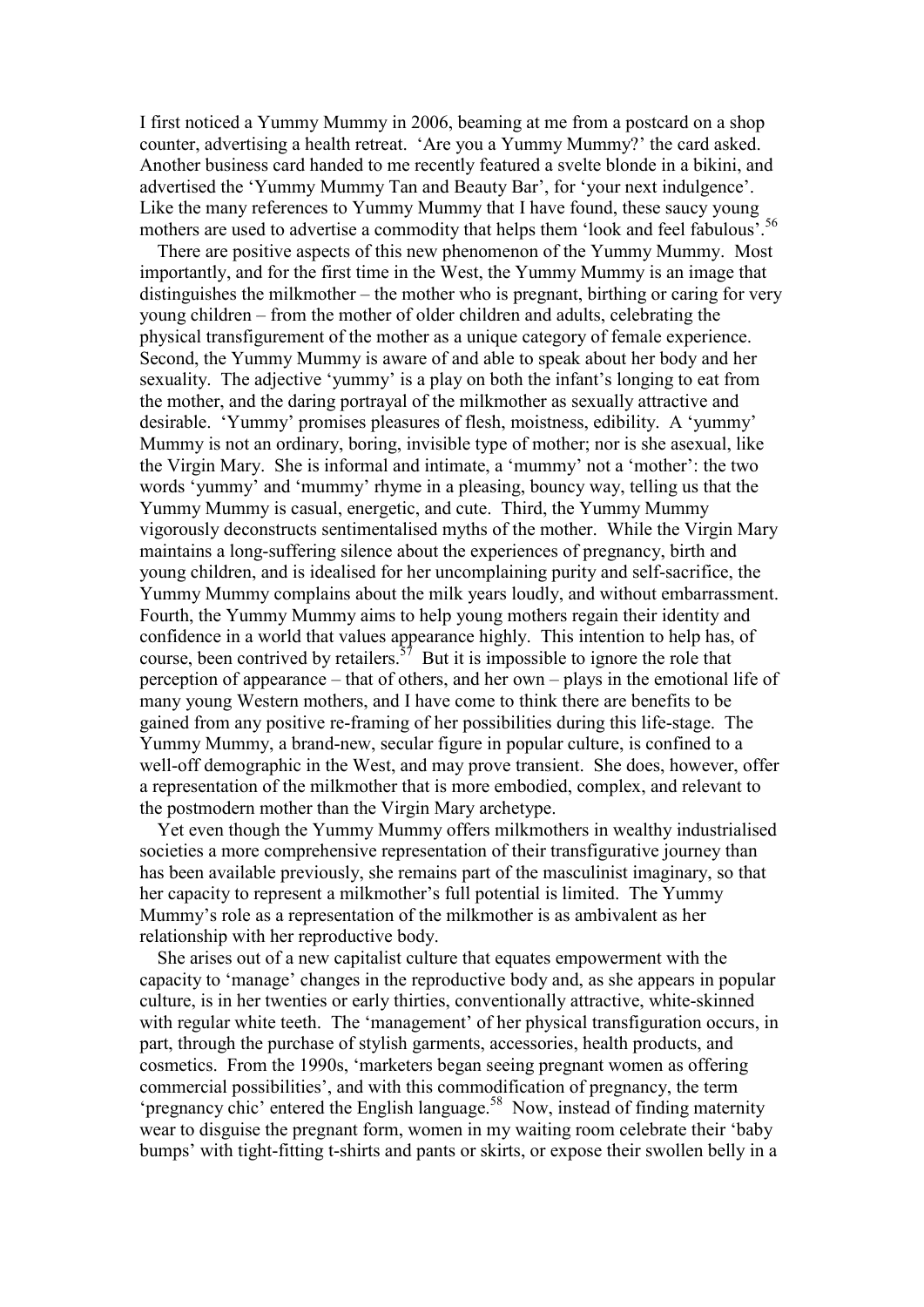gap between them – an important celebration of the transfigurative maternal body that fails to extend into the postpartum.

The Yummy Mummy passes through the physical transformation of reproduction, but she comes out the other side unchanged, having 'managed' her bodily changes by swiftly re-gaining her pre-pregnant shape after birth, remaining glamorous and attractive to men in conventional terms. Ordinary mothers, modelling themselves on this image, lock into battle with their postnatal body as they attempt to tone, sculpt, and thin it down. Milkmothers commonly become obsessively preoccupied with appearance and body weight postbirth, and we doctors commonly consider this preoccupation normal, even desirable. Being fit and in control are key concepts in the narratives of pregnant and postpartum women of the dual earning middle-class.<sup>59</sup>

The Yummy Mummy is also an ambivalent representation of a milkmother because of an acculturated distaste for her body's wetness. Fiona Giles writes, 'the project to revive the wet status of the breast, that is, the lactating breast, pushes up against fundamental cultural barriers'. She argues that bodily fluids 'cause anxiety if they appear in an unregulated fashion within our culture' and that, for most, 'the idea of the breast remains a dry one, exemplifying containment, neatness and . . . exquisite manners'.<sup>60</sup> The Yummy Mummy doesn't like any of her own bodily fluids, whether menstrual blood, amniotic fluid, lochia, sweat, urine, or leaking breastmilk. She values a deodorised cleanliness and control. She considers bodily excretions, leaking breasts, and body hair to be abject. Is it any wonder, then, that in our efforts to control the risky leakiness of the lactating breast, we undermine lactation itself and find ourselves abandoning breastfeeding because there is 'not enough milk?'

Neither is it surprising that if a new postmodern mother finds herself to be chubby, leaking milk and lochia, if she is miserable, sleep-deprived, and feeling negative about the child – all characteristics of countless ordinary mothers after childbirth – she feels a failure. The image of the Yummy Mummy teaches her that maintaining a cheerful persona is important if she is to remain attractive. When these feelings of unworthiness, disorientation, dissatisfaction with body-shape, and exhaustion coalesce into depression, the twenty-first century milkmother sees her doctor, who very often will explain that she suffers from a biochemical imbalance in the brain, and prescribe an anti-depressant to help her 'cope'. Manne discusses the increasingly pervasive advice to mothers that they should 'feel less', in order to preserve the efficiency and productivity expected of the modern woman; pharmaceutical intervention is required to manage the effects of complex social and psychobiological forces, if the milkmother is to maintain a pleasing, cheery personality. $61$ 

Another shadow cast by the Yummy Mummy's fun-loving, assertive persona, and related to depression, is a perfectionist and critical attitude towards other mothers. This perfectionism may occur in women for whom feminism has become mainstreamed and incorporated into new capitalist values. It may be a particular problem for older first-time mothers, who are established in their careers, and who are more prone to postnatal depression.<sup> $62$ </sup> Stephens argues that 'the mother in this contemporary phase of capitalism is caught in a constant process of anxiety ridden self-improvement'. She writes: 'Scratch a new capitalist mother and you will find anxious references to performing motherhood expertly, efficiently and competently and the desire to do more exercise'.<sup>63</sup> Sinclair, defining modernity as goal-directed, future-oriented, and valuing of achievement, argues that the modern milkmother embraces 'the recent rafts of books which "see parenthood as a job, as a new skill to be mastered", and which emphasize children's development and progress and their attainment of goals'. Sinclair observes that 'while these are important aspects of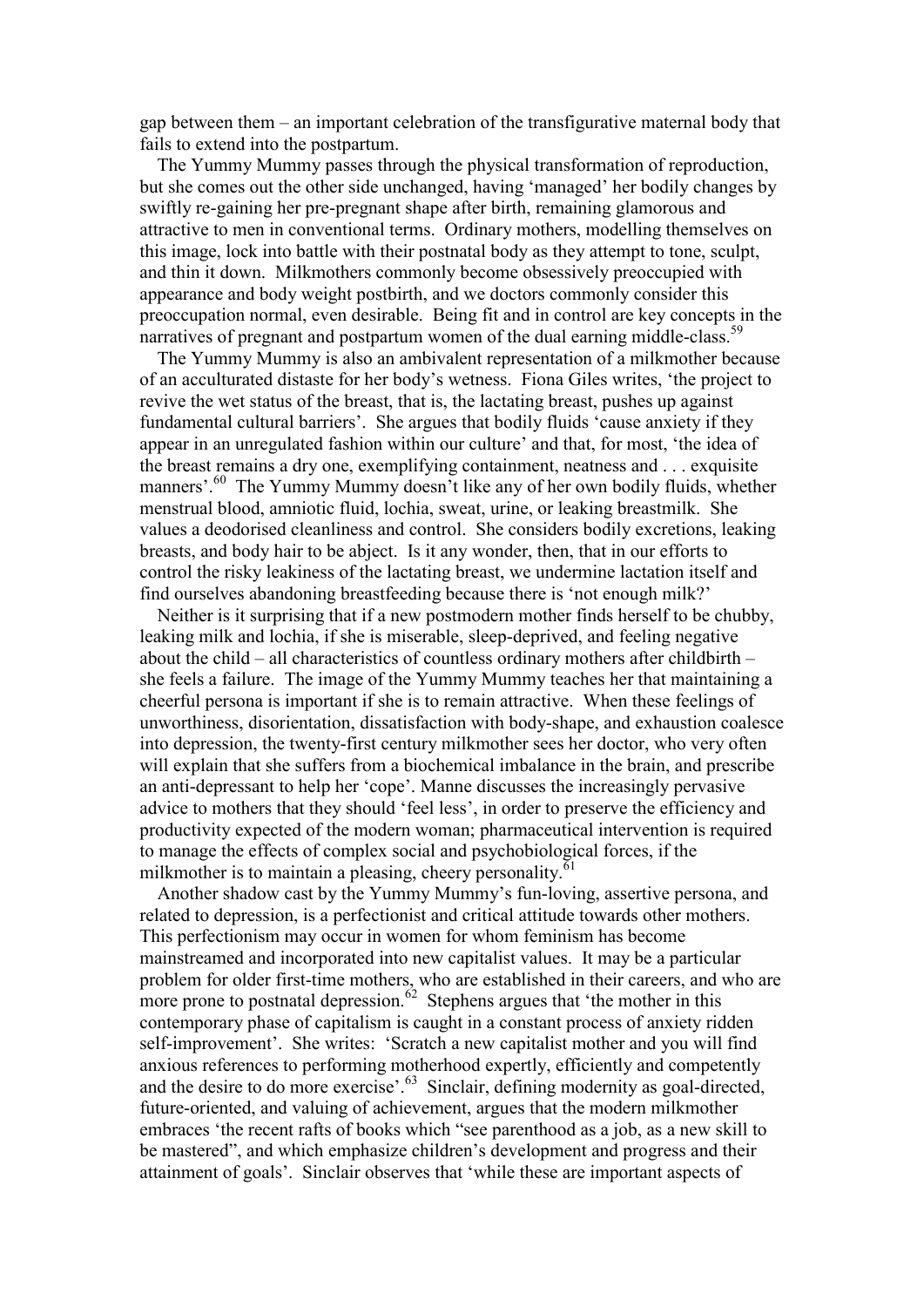mothering, an undue emphasis on them tends to promote a dismal kind of mothering, one that fails to encourage an appreciation of the pleasures of being with children, and pleasure in their being'.<sup>64</sup>

The Yummy Mummy does not contest these modernist mothering discourses. She may be more fun than the Mater Dolorosa, but women modelling themselves on her pay a price for their bubbly, energetic personalities. As Bartlett observes: 'There is proximity between the desire to erase the body's marks of motherhood and limiting its potentially transformative effects on subjectivity and lifestyle'.<sup>65</sup> A 'fix-it' medicalised approach to the deep, biological, and transfigurative impulses inherent in a milkmother's rite of passage offer little opportunity to fashion life-long emotional resilience out of her extra-ordinary experience.

#### **Conclusion**

Health system reform in Australia, bringing with it the National Breastfeeding Strategy, the National Perinatal Depression Initiative, and Medicare rebates for midwives, begins to open up opportunities for the de-medicalisation of the milkmother, at the same time as we benefit from the extraordinary medical technologies at our disposal. But we also need to address the relative absence of empowered images of the milkmother in our cultural imaginary, which has significant psychophysiological effects on mothers and babies.

The twenty-first century image of the Yummy Mummy at best only weakly contests the masculinist, medicalised construction of the 'not enough' paradigm, although she claims 'not enough' lustily, with a gutsy self-confidence that eschews shame or morbid introspection. She does make critical gains in rights and autonomy, but is unaware of the extent to which these decisions have been shaped by the broader forces of patriarchal institutions and new capitalism. She wants to hide or remove those aspects of her body or experience that might be culturally abject: leakiness, weight gain, loss of control, grief. She has introjected the cultural qualities that are valued by men, and by the market. The Yummy Mummy derives from the disembodied Virgin Mary in fundamental ways, even though she is a secular image that deconstructs the imaginal world – and, with it, the last remnants of ancestral and mythic context. Despite the 'yummy' that promises moistness, the Yummy Mummy is mostly cleaned up, and dry. She is unable to praise her own 'dripping wet breast[s]', those 'fountains of love and loveliness'.<sup>66</sup> She moves us closer to a genuinely feminine imaginary of the milkmother, but is still largely formed by the old masculinist paradigm.

The mainstreaming of a feminine imaginary remains an urgently required counterweight to the milkmother's medicalisation. Corporeal theorists have prepared the way. Now it is the responsibility of women contributing to public life – including writers, artists, film-makers, journalists - to bring a flow of diverse, creative, and empowered images of gestating, birthing, and breastfeeding mothers, and of mothers of young children, into public life.

Matriphobic symbolic systems have formed a stable cultural pattern for millennia, <sup>67</sup> so that the Yummy Mummy is a brave step forward. If, however, we are to move through the rite of passage of the milkmother, minimising the dangers of avoidable medical intervention and selecting appropriate intervention wisely; if we are to sing out 'in praise of the dripping wet breast', and develop emotional resilience and wisdom as we contend with complex social forces that act upon us as milkmothers, then the creation of a robust feminine imaginary is a physiological and cultural necessity.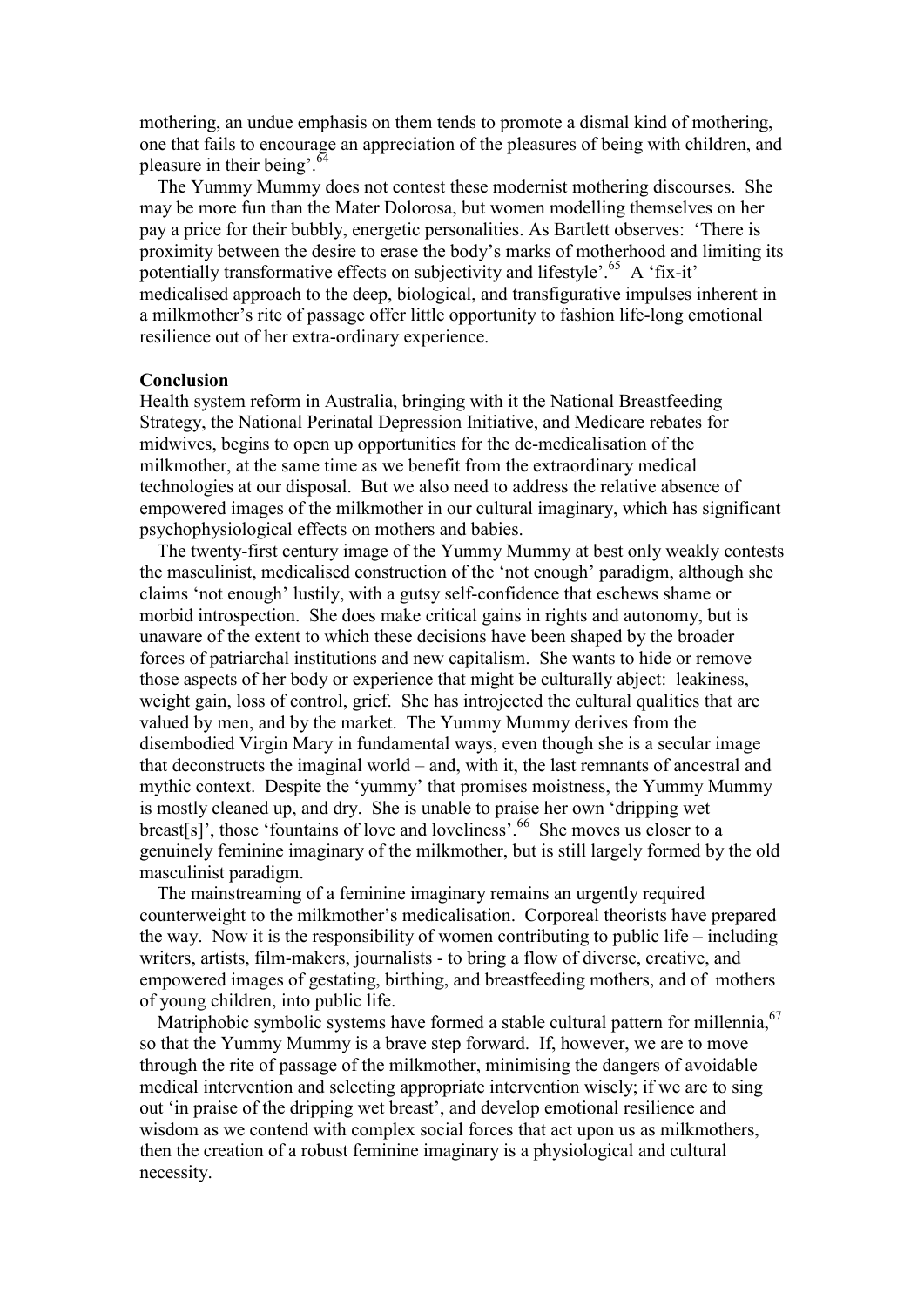# **Pamela Douglas**

# Notes

-

 $2A$  woman may become a mother without passing through a milkmother phase, by caring for older children who are not her biological offspring. Many women also identify as mothers for the rest of their lives having once conceived, regardless of intervening miscarriage, stillbirth or death of a child. <sup>3</sup> Elizabeth Grosz, *Volatile Bodies: Towards a Corporeal Feminism*, St Leonards: Allen and Unwin,

1994.

4 Julia Kristeva, 'Approaching Abjection', *Powers of Horror: An Essay on Abjection*, ed. Leon S Roudiez, New York: Columbia UP, 1982, 1-31. Kristeva argues that the abject includes corpses, holes in the body, and the matter associated with these holes, including open wounds, excrement, vomit, phlegm, menstrual blood, sweat, and body hair.

5 Marjorie Tew, *Safer Childbirth?: a critical history of maternity care*, New York: Chapman and Hall, 1990.

6 Gabrielle Palmer*, The Politics of Breastfeeding,* London: Pandora, 1993, 201.

 $<sup>7</sup>$  Jacqueline Wolf, 'The First Generation of Pediatricians and their Inadvertent Legacy to</sup> Breastfeeding'. *Breastfeeding Medicine* 1.3 (2006): 172-77

<sup>8</sup> Sheryl Brennan, 'Nursing and Motherhood Constructions: Implications for Practice', *Nursing Inquiry* 5.1 (1998): 11-17.

9 Molly Ladd-Taylor and Lauri Umansky, 'Introduction', *'Bad' Mothers: The Politics of Blame in Twentieth-Century America*, eds. Ladd-Taylor and Umansky, New York: New York UP, 1998, 6. Ladd-Taylor and Umansky, concerned about the 'extraordinary elasticity of the "bad" mother label' (18), argue that three aspects of modern life exacerbated mother-blaming in the twentieth century: 'the dominance of childrearing experts, the growth of state power, and the flux in gender roles, manifested in the growing number of women in the work force and in feminist movements' (10). According to Susan Maushart, mother-blaming has been re-enforced by a century of psychoanalytic theory, and the personal growth movement, an offshoot of psychoanalytic theory popular since the 1960s, also blames mothers for our personality problems. Susan Maushart, *The Mask of Motherhood: How Mothering Changes Everything and Why We Pretend It Doesn't,* Milsons Point: Random, 1997, 41.

<sup>10</sup> Ladd-Taylor and Umansky, 'Introduction', 5. For example, in the first half of the century, 'bad' mothers picked the child up as soon as it cried. By the 1980s, 'bad' mothers left their babies to cry. <sup>11</sup> Kerreen Reiger, Our Bodies, Our Babies: The Forgotten Women's Movement, Carlton South:

Melbourne, 2001. Catherine Kevin, 'Maternity and Freedom: Australian Feminist Encounters with the Reproductive Body', *Australian Feminist Studies* 20.46 (2005): 7.

 $12$  Ladd-Taylor and Umansky, 'Introduction', 15.

<sup>13</sup> Tess Cosslett, Women Writing Childbirth: Modern Discourses of Motherhood, Manchester: Manchester UP, 1994, 3.

<sup>14</sup> Cosslett., 118.

<sup>15</sup> Grosz, *Volatile Bodies*, ix.

<sup>16</sup> Vicki Kirby, *Telling Flesh: The Substance of the Corporeal*, New York: Routledge, 1997; Alison Bartlett, *Breastwork: Rethinking Breastfeeding,* Sydney: UNSW Press, 2005.

<sup>17</sup> Emily Martin, *The Woman in the Body: A Cultural Analysis of Reproduction*, Boston: Beacon, 1992. <sup>18</sup> Grosz, *Volatile Bodies*, x.

<sup>19</sup> Grosz, *Volatile Bodies*, xi.

<sup>20</sup> Hélène Cixous writes in 'The Laugh of the Medusa', in *New French Feminisms: An Anthology.* Ed. Elaine Marks and Isabelle de Courtivron, Brighton, Sussex: Harvester, 1981: 'A feminine text cannot fail to be more than subversive. It is volcanic; as it is written it brings about an upheaval of the old property crust, carrier of masculine investments; there's no other way' (258). For Cixous, asserting the feminine is a feminist act.

<sup>21</sup> Fiona Place, 'Apocalypse Now', in *Motherlove: Stories about Birth, Babies and Beyond*, ed. Debra Adelaide, Milsons Point: Random, 1996, 61.

<sup>22</sup> 'Litany of Loreto'. *A Prayerbook for Adults*. Homebush: St Pauls. 256-58.

<sup>23</sup> Grace Jantzen, *Becoming Divine: Towards a Feminist Philosophy of Religion*, Manchester: Manchester UP, 1998, 128.

<sup>&</sup>lt;sup>1</sup> Julia Kristeva, 'Motherhood According to Giovanni Bellini', trans. Thomas Gora, Alice Jardine and Leon S Roudiez, *Desire in Language: A Semiotic Approach to Literature and Art*, ed. Leon S Roudiez New York: Columbia UP, 1980, 237.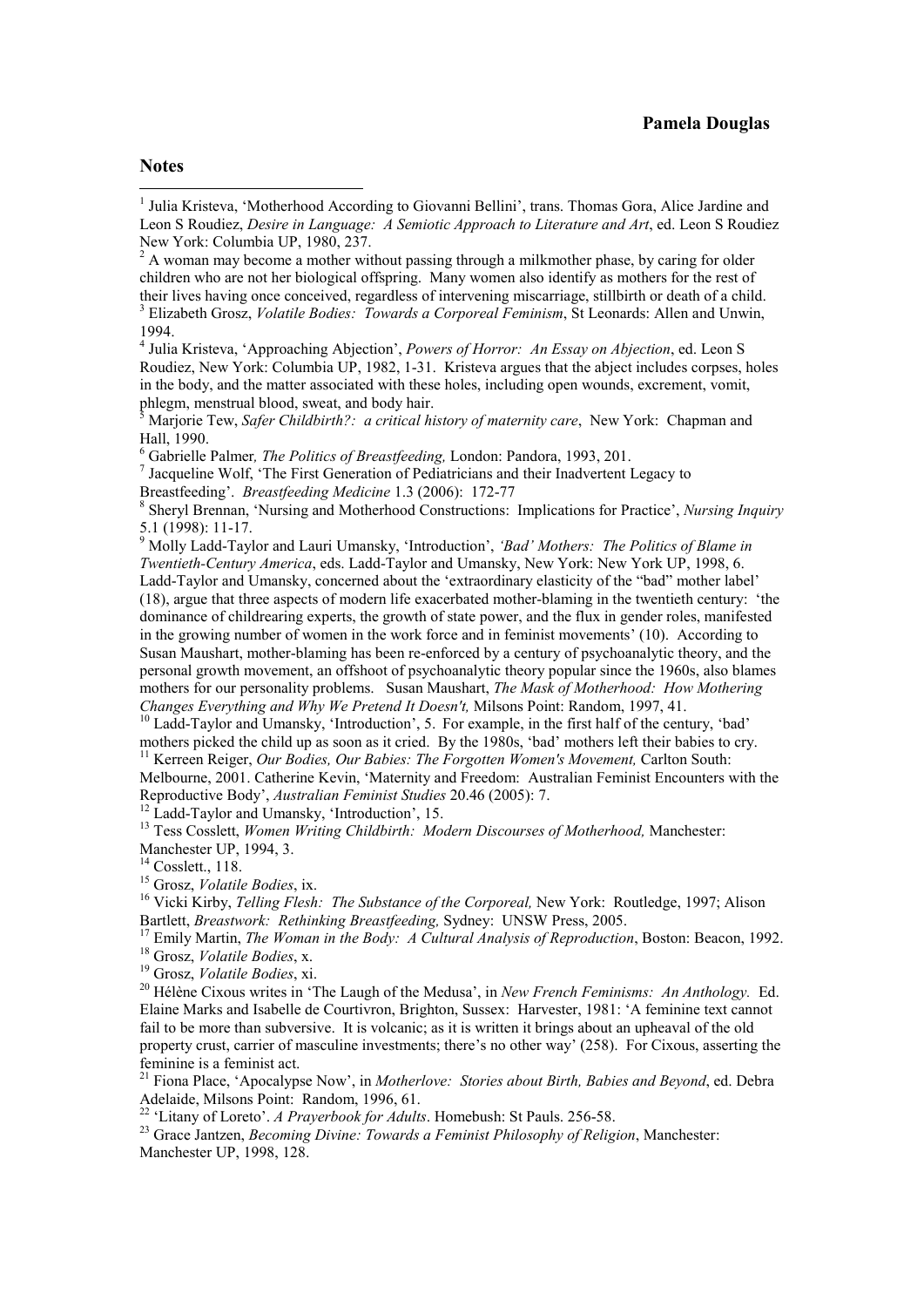<sup>24</sup> Kathleen Fahey, Maralyn Foureur, Carolyn Hastie*, Birth Territory and Midwifery Guardianship: Theory for Practice, Education and Research*, Philadelphia: Elsevier, 2008.

<sup>26</sup> *Care in Normal Birth: A Practical Guide,* 1996, World Health Organisation,

<http://www.who.int/reproductive-

<u>.</u>

health/publications/MSM\_96\_24/care\_in\_normal\_birth\_practical\_guide.pdf> <sup>27</sup> *Improving Maternity Services in Australia: The Report of the Maternity Services Review*  Commonwealth of Australia, 2009.

<sup>28</sup> C. M. O'Leary, N de Klerk, J Keogh, C Pennell, J de Groot, L York, S Mulroy and F J Stanley, 'Trends in Mode of Delivery During 1984-2003: Can They Be Explained by Pregnancy and Delivery Complications?'. *British Journal of Obstetrics and Gynaecology* 114.7 (2007): 861.

<sup>29</sup> Sally Tracy, Mark Tracy, 'Costing the cascade: estimating the cost of increased obstetric intervention in childbirth using population data', *BJOG: an International Journal of Obstetrics and Gynaecology* 110 (2003): 717-724; Michel Odent, *The Nature of Birth and Breastfeeding*, Connecticut: Bergin and Garvey, 1992.

<sup>30</sup> Janemaree Maher 'Rethinking Women's Birth Experience', 149.

<sup>31</sup> Jenny Gamble, *Media Release*, Brisbane: Australian College of Midwives Queensland Branch, 2005. <sup>32</sup> Midwifery Bulletin, 2005, Australian College of Midwives,

<http://www.acmi.org.au/text/bulletins/1\_06\_05.html?, 1 Aug. 2006.

<sup>33</sup> M Hatem, J Sandall, H Soltani, S Gates, 'Midwife-led versus other models of care for childbearing women'. *Cochrane Database of Systematic Reviews* 4 (2008): DOI:

10.1002/14651858.CD004667.pub2.

<sup>34</sup> Alison Bartlett, 'Breastfeeding Bodies and Choice in Late Capitalism'. *Hecate* 29.2 (2003), 162.

<sup>35</sup> W Brodribb, A Fallon, C Jackson, 'Breastfeeding and Australian GP Registrars – Their Knowledge and Attitudes', *Journal of Human Lactation*, 24.4 (2008): 422-430.

<sup>36</sup> Edward Newton, 'Foreword', ed. Patricia Stuart-Macadam and Katherine Dettwyler, *Breastfeeding: Biocultural Perspectives*, (New York: Aldine de Gruyter, 1995), x.

<sup>37</sup> Fiona Giles, *Fresh Milk: The Secret Life of Breasts*, New York: Simon and Schuster, 2003, Fiona Giles, ''Relational, and Strange': A Preliminary Foray into a Project to Queer Breastfeeding', *Australian Feminist Studies* 19.45 (2004): 301-14.

<sup>38</sup> Cindy Stearns, 'Breastfeeding and the Good Maternal Body'. *Gender and Society* 13.3 (1999): 312. <sup>39</sup> Stearns, 'Breastfeeding and the Good Maternal Body', 323.

<sup>40</sup> Alison Bartlett, 'Black Breasts, White Milk? Ways of Representing Breastfeeding and Race in Australia'. *Australian Feminist Studies* 19.45 (2004): 341-355.

<sup>41</sup> Anne Manne, 'Motherhood and the Spirit of the New Capitalism'. *Arena Magazine* 24 (2005): 66.

<sup>42</sup> For example, Sara Loop Ruddick, *Maternal Thinking: Toward a Politics of Peace,* Boston: Beacon, 1995.

<sup>43</sup> Edith Frampton, 'Fluid Objects: Kleinian Psychoanalytic Theory and Breastfeeding Narratives', *Australian Feminist Studies* 19.45 (2004): 366.

<sup>44</sup> Jennifer Sinclair, 'Motherhood and the Temporal Logic of the Modern'. *Arena Magazine* 24 (2005): 95.

<sup>45</sup> Reizi, 'Taking Leave: Working Motherhood and the Politics of Time', *Off Our Backs* 32.1-2 (2002): 18.

<sup>46</sup> 'Breastfeeding in Australia 2001'. 2003. Australian Bureau of Statistics.

<sup>47</sup>B Horta, R Bahl, J Martines, C Victoria, *Evidence on the Long-term Effects of Breastfeeding,* World Health Organization, 2007.

<sup>48</sup> Bartlett, 'Black Breasts, White Milk?' 347.

<sup>49</sup> Joan Raphael-Leff, *Pregnancy: The Inside Story*. London: Sheldon Press, 1993.

<sup>50</sup> Stephanie Brown, Judith Lumley, Rhonda Small and Jill Astbury, *The Experience of Motherhood,*  Melbourne: Oxford UP, 1994, 161.

<sup>51</sup> M W Ohara, A M Swain, 'Rates and Risk of Postpartum Depression - A Meta-Analysis'. *International Review of Psychiatry* 8.1 (1996): 37-54.

<sup>52</sup> J Abramowitz, A Schwartz, K Moore, K Luenzmann. 'Obsessive-compulsive symptoms in pregnancy and puerperium: a review of the literature'. *Anxiety Disorders* 17 (2003): 461-78; Maushart cites estimates that up to 80% of mothers of preschoolers experience mild depression, *The Mask of Motherhood*, 160.

<sup>53</sup> Pamela Douglas, Harriet Hiscock, 'The Unsettled Baby: Crying out for an Integrated, Multidisciplinary Primary Care Approach'. *Medical Journal of Australia*, Nov 2010 in press.

<sup>&</sup>lt;sup>25</sup> Janemaree Maher, 'Rethinking Women's Birth Experience: Medical Frameworks and Personal Narratives'. *Hecate* 29.2 (2003): 146.